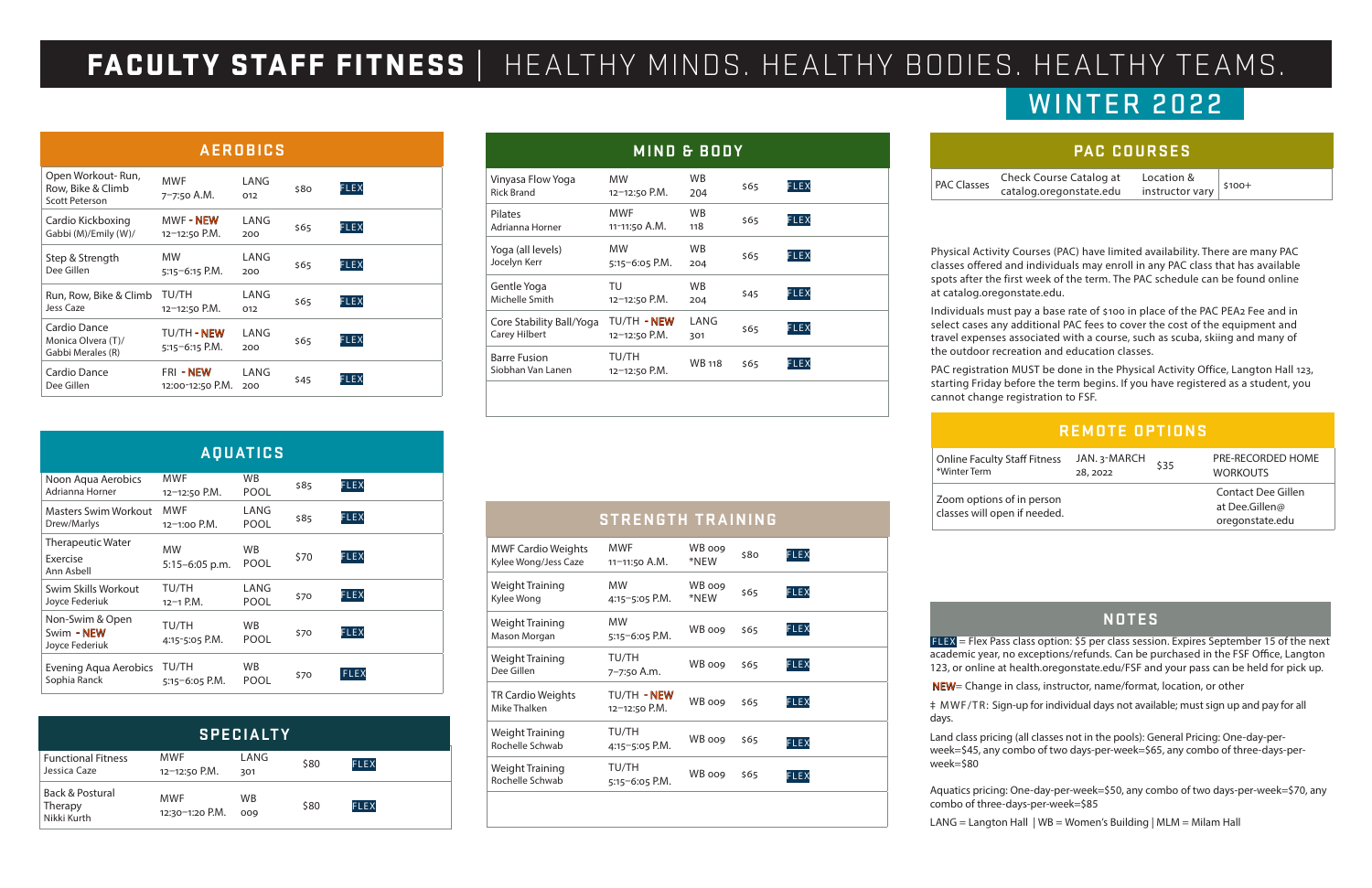#### FACULT Y STAFF FITNESS

#### COLLEGE OF PUBLIC HEALTH AND HUMAN SCIENCES

#### LOOK FOR THESE FUN EVENTS DURING THE YEAR

SPRING TRY-ATHLON | JUNE 2022 An annual team-building fundraiser that brings faculty and staff together to compete in swimming, running and walking.

health.oregonstate.edu/fsf/tryathlon

#### SPRING ANNUAL AWARDS PICNIC | JUNE 2022

FSF celebrates those who have shown outstanding performance and have encouraged others to do their best and keep improving throughout the years.

health.oregonstate.edu/fsf/awards-picnic

## FACULTY STAFF FITNESS







#### PHYSICAL ACTIVITY OFFICE

Langton Hall 123 Open Monday–Thursday, 8 a.m.–5 p.m. & Friday 8 a.m.–3 p.m. Ph: 541-737-3222 email: pac.fsf@oregonstate.edu health.oregonstate.edu/FSF

#### TERM BEGINS

Monday, January 3, 2022 TERM ENDSFriday, MArch 11, 2022 NO CLASS January 17, 2022